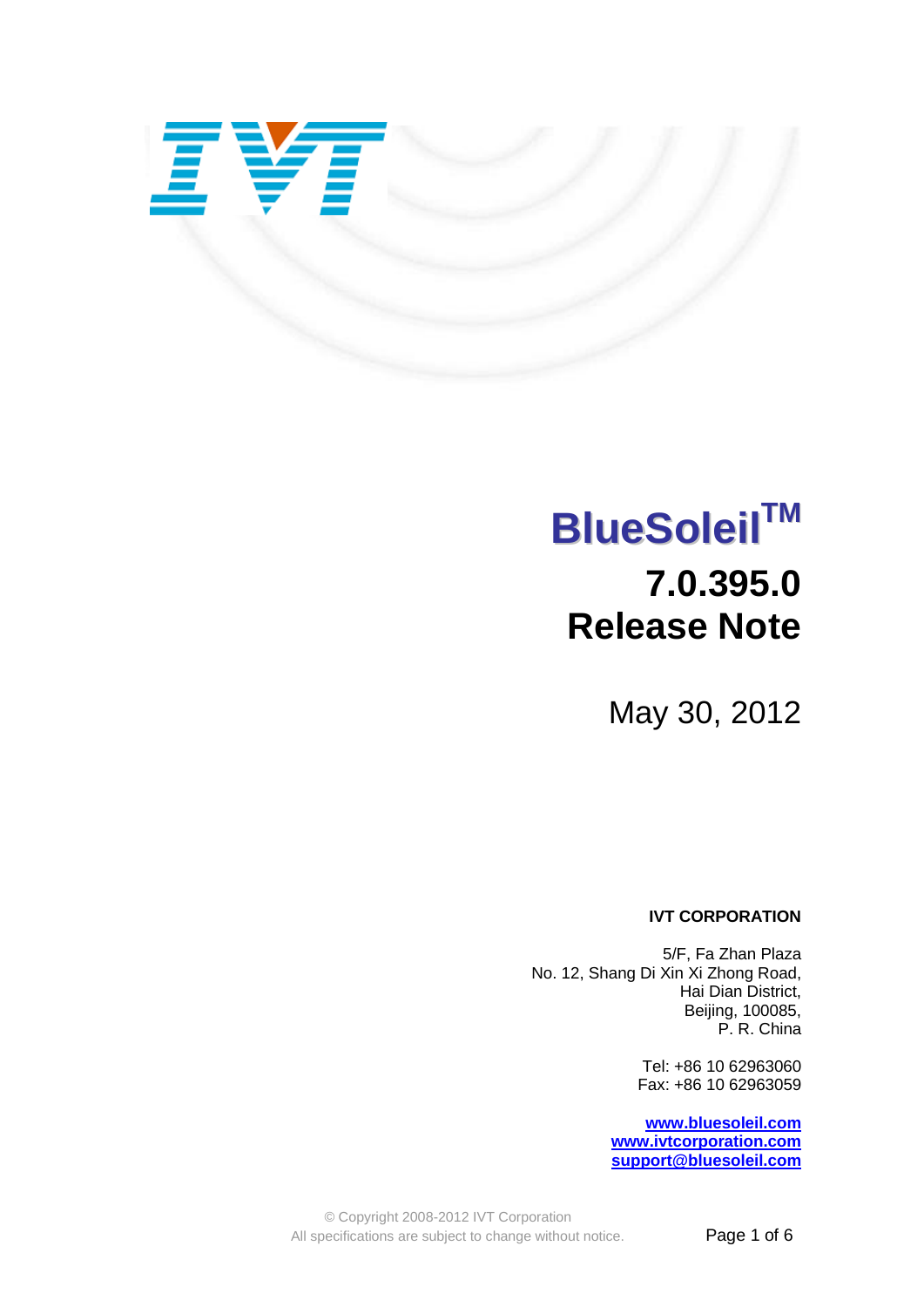

## **1 Introduction**

This document describes IVT BlueSoleil version 7.0.395.0.

# **2 Target Platform**

- CPU: 600MHz or above
- RAM: 128M or above
- Screen: 800\*600 or above
- Display: Adapter True Color 16bits or above
- OS: Windows XP, Windows Vista, Windows 7, Windows 8
- Languages supported: English, Simplified Chinese, Traditional Chinese, German, Polish, Russian, Spanish, Japanese, Korean, Norwegian, Portuguese, Swedish, Italian, French, Danish, Dutch, and Finnish.

# **3 Release Functionality**

### 3.1 Bluetooth Functionality

The software was written against version 2.0+EDR of the Bluetooth Core Specification [1] and Bluetooth Profile Specification [2] and Covered Core Package version:3.0+HS [3].

| <b>Bluetooth Profile</b> |                                                           | Client/connectio<br>ns | Server/connec<br>tions |
|--------------------------|-----------------------------------------------------------|------------------------|------------------------|
| <b>PAN</b>               | Personal Area Networking<br>Roles: Group Network/PAN User | $\sqrt{, 1}$           | $\sqrt{, 1+}$          |
| <b>SPP</b>               | Serial Port:<br>Roles: Device A/Device B                  | $\sqrt{, 1+}$          | $\sqrt{, 1}$           |
| <b>DUN</b>               | Dial-Up Networking<br>Roles: Data Terminal                | $\sqrt{, 1+}$          | N/A                    |
| <b>HID</b>               | Human Interface Device<br>Roles: Host                     | $\sqrt{, 1+}$          | N/A                    |
| <b>OPP</b>               | <b>Object Push</b><br><b>Roles: Client/Server</b>         | $\sqrt{, 1}$           | $\sqrt{, 1}$           |
| <b>FTP</b>               | <b>File Transfer</b><br><b>Roles: Client/Server</b>       | $\sqrt{, 1}$           | $\sqrt{, 1}$           |
| <b>FAX</b>               | <b>FAX</b><br>Roles: Data Terminal                        | $\sqrt{, 1}$           | N/A                    |
| Headset                  | Headset<br>Roles: Audio Gateway                           | $\sqrt{, 1}$           | $\sqrt{, 1}$           |
| Handsfree                | Handsfree<br>Roles: Audio Gateway                         | $\sqrt{, 1}$           | $\sqrt{, 1}$           |

The release provides: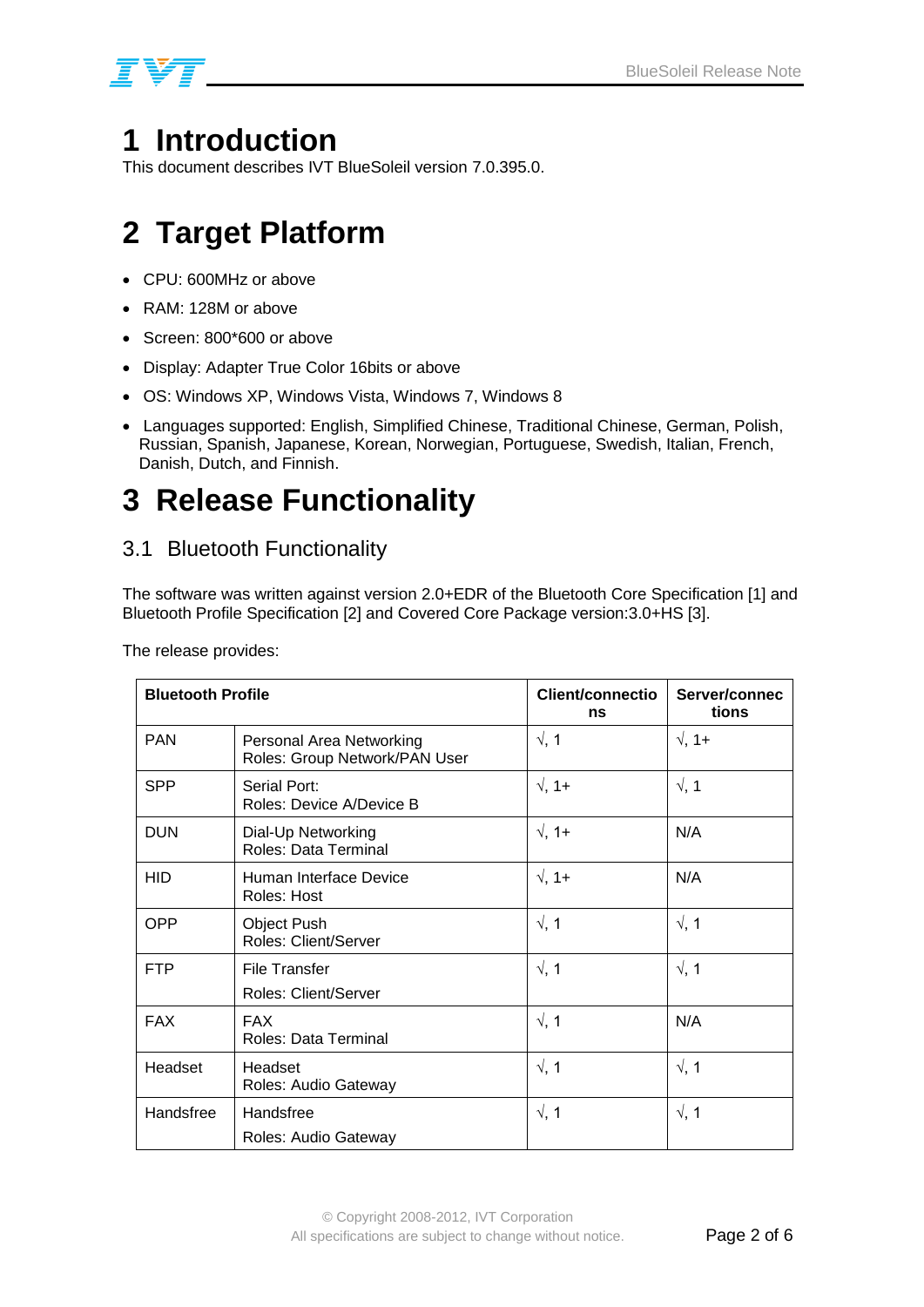

| A <sub>2</sub> DP | Advanced audio distribution profile<br>Roles: Source & Sink | $\sqrt{$ . 1 | $\sqrt{2}$ , 1 |
|-------------------|-------------------------------------------------------------|--------------|----------------|
| <b>AVRCP</b>      | Audio/video remote control profile<br>Roles: target         | $\sqrt{, 1}$ | $\sqrt{, 1}$   |
| <b>HCRP</b>       | Hardcopy Cable Replacement<br><b>Roles: Client</b>          | $\sqrt{, 1}$ | N/A            |
| <b>BIP</b>        | <b>Basic Imaging Service</b>                                | $\sqrt{$ , 1 | $\sqrt{, 1}$   |
|                   | Roles: Image Push(Imaging<br>Responder)                     |              |                |

#### Note:

- 1. "1" means there can be only 1 connection at the same time. "1+" means there can be more than 1 connection at the same time.
- 2. "N/A" means it will not be supported.

#### And:

- Supports Bluetooth 2.1+EDR.
- Supports Bluetooth 3.0+High Speed.
- Standard operating modes: page, inquiry, page-scan and inquiry-scan
- Standard USB (v1.1/2.0)
- All standard pairing, authentication, link key and encryption operations
- Master/Slave switch. This allows a device to connect itself to an established piconet

#### 3.2 Installation

Before installation:

- Uninstall the earlier version of BlueSoleil you installed on your computer: Click Start -> Control Panel to open Control Panel, and then choose Uninstall a program. Select BlueSoleil in the program list and uninstall it.
- Bluetooth adapter can be remained plugged or unplugged when installation.
- Users must log on as administrators to install BlueSoleil.
- BlueSoleil can only be removed from Control Panel.

Installation steps:

- Double-click setup.exe to start installation.
- Choose the setup language.
- Follow the instructions on the screen.
- Restart your computer.

Note: With regard to the installation command line, please refer to setup.ini in the installation folder for detailed instructions.

### 3.3 Extra Functionality

The build extends the standard Bluetooth functionality with the following features:

• Open APIs for 3rd party.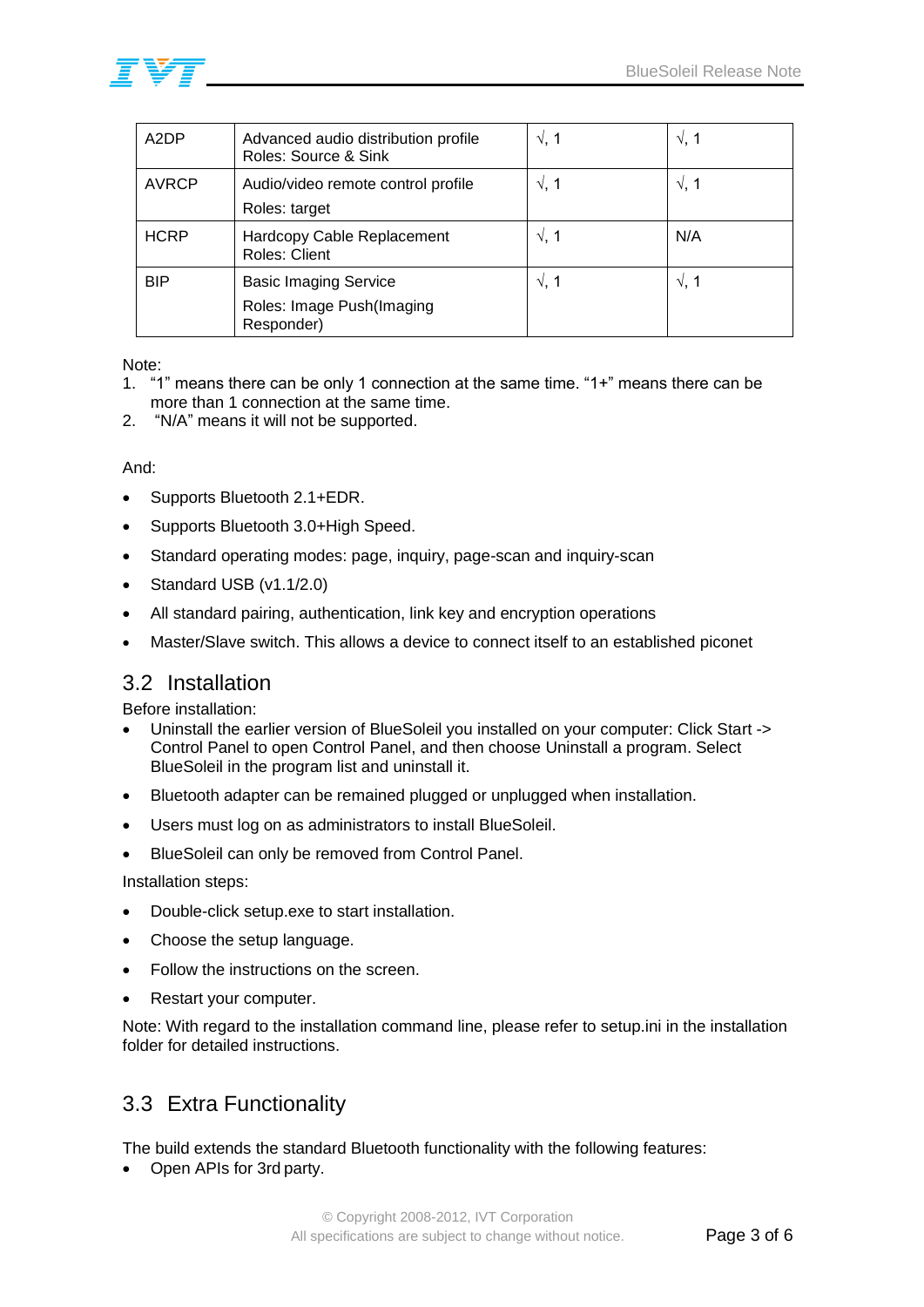

- "Send to" function. Right-click a selected file in Explorer, to send the file to other Bluetooth devices via the "Send to" popup menu.
- "Send by Bluetooth" and "set as default" functions in Microsoft Outlook.
- "Create desktop shortcut "function. You can create shortcuts for devices and services on the desktop by right-clicking the device or service icon. The shortcut can also be created by dragging a device or a service icon and dropping to desktop.
- SPP, DUN and FAX auto connection function.
- Connects to an RFCOMM-based service with 128bits-GUID on a remote device.
- Optimized Role switch policy for various Bluetooth devices to maximize the possibility of success in creating connections.
- Dual Graphical User Interfaces for Bluetooth, Classical BlueSoleil GUI and Windows Explorer GUI.
- Supports UART Devices.

### 3.4 Functional Restrictions

The following major functional restrictions apply to this release:

- To make BlueSoleil work normally, the max number of local SPP service is limited to 5.
- For PAN and Headset profile, BlueSoleil cannot act as client and server at the same time.
- Supported media player by default for AVRCP
	- (1) Windows Media Player version 6.4, 7, 8, 9, 10, 12.
	- (2) WinAmp 2.7, 2.8, 3.0, 5.581..
	- (3) Realone 6.0.x and 7.0.x (Fully tested with 6.0.11.864 and 7.0.0.2151)
	- (4) ITunes Version 10.0.x and above.

Further extension to support other media players is possible by implementing BlueSoleil standard AVRCP interfaces. (If you are interested in doing this, please contact IVT.)

#### 3.5 Known Issues

| No             |                                                                                                                                                                                                                                                 |
|----------------|-------------------------------------------------------------------------------------------------------------------------------------------------------------------------------------------------------------------------------------------------|
| $\mathbf{1}$   | The speed of transferring files via PAN profile in Windows Vista is slow sometimes.<br>If users cancel the file transfer procedure, the Windows Explorer restarts<br>occasionally.                                                              |
| $\overline{2}$ | When connecting to some cellular phone, BlueSoleil could not set up connection<br>successfully sometimes. For example, some model of Motorola V3 and L7. In this<br>condition, you need to pair with the phone first, and then connect with it. |
| З              |                                                                                                                                                                                                                                                 |
|                |                                                                                                                                                                                                                                                 |

#### 3.6 History

The following significant changes have been made to BlueSoleil7.0.395.0 Release since it is BlueSoleil7.0.390.0 Release:

Supports Windows 8.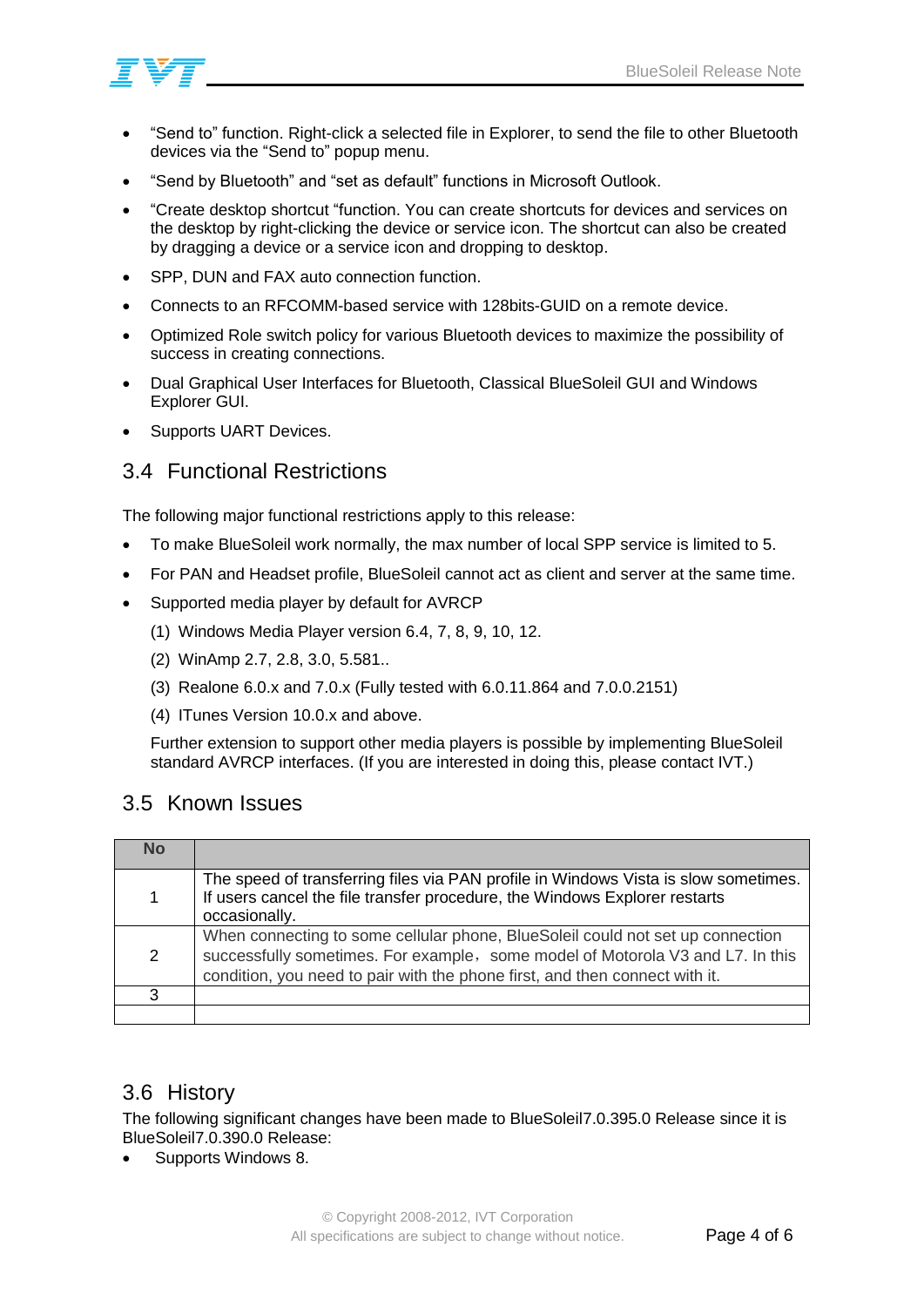

- Improved VoIP function.
- Supports AVRCP 1.4.
- Supports AVRCP Controller on X64 platform.
- Fixed bug: AVRCP Target side cannot response Pause/Play operation.
- Fixed bug: Cannot push files to a new folder via FTP.
- Fixed bug: OPP/BIP cannot work on Windows 8.
- Fixed bug: Upload multiple files via FTP, select reject all at Server side, there still one file can be transferred at Client side.

The following significant changes have been made to BlueSoleil7.0.390.0 Release since it is BlueSoleil7.0.376.0 Release:

- Supported Sync and PBAP profile with this new version.
- Improved the sound card switch logic.
- Improved the command line support from setup.exe.
- Improved the activation process.
- Fixed bug: Cannot register the DLL for Skype on 64bit OS successfully.
- Improve the functions of VoIP to handle some headsets will send pause command to A2dp source if connected HFP.
- Changed the logic of A2dp Sink sound card choice, will use the system default sound card to play sound from A2dp source.
- Added one configuration to control whether showing the tip for the uninstall finish or not.
- Fixed bug: BTAMP data transfer would be delayed 1 minute after connection establishment
- Fixed bug: System requests to reboot if disabling the Wi-Fi device.
- Fixed bug: Can't make AVRCP TG connection with Moto Bluetooth solution.
- Fixed bug: HID mouse can't move after S3/S4 occasionally.

The following significant changes have been made to BlueSoleil7.0.376.0 Release since it is BlueSoleil7.0.370.0 Release:

- If the device name more than 20 bytes, then the dial-up interface will not pop-up.
- Use images to beautify the slider control of adjusting volume.
- Improve the activation policy.
- No longer limit the speed of transmission for BIP.
- Fixed bug: The service of the OBEX and set up local shared directory is garbled.
- Fixed bug: Under some scene BIP cannot receive files.
- Fixed bug: The dialog box of file properties of FTP files will repeat to pop up.
- Fixed bug: Click bubbles After OPP transmission success will pop up folder.
- Fixed bug: The tip of set FTP transmission properties is garbled.

The following significant changes have been made to BlueSoleil7.0.370.0 Release since it is BlueSoleil7.0.359.0 Release:

- Support to dynamic assign Bluetooth address.
- Optimize OBEX transfer process, if the name of file is too long that may cause the file cannot transfer.
- Optimize HID connection process, fixed the problem that connecting HID pop-up the dialog box of restarting OS.
- Optimize DUN connection process.
- Fixed bug: Cannot support UTF8 format when sync with Outlook.
- Fixed bug: Connection/broken chains of events tip that do not support multi-languages.
- Fixed bug: Dialog characters show in garbled when headset re-connect with BlueSoleil. .
- Fixed bug: FTP/OPP transfer file refresh too fast, leading to high CPU utilization.
- Fixed bug: FTP folder attributes and file name is show in garbled.
- Fixed bug: Remove Bluetooth hardware in high-speed transmission process, cause BlueSoleil hang-up.

The following significant changes have been made to BlueSoleil7.0.359.0 Release since it is BlueSoleil7.0.356.0 Release:

Fixed bug: Can't open file in remote FTP folder that named in multi-language.